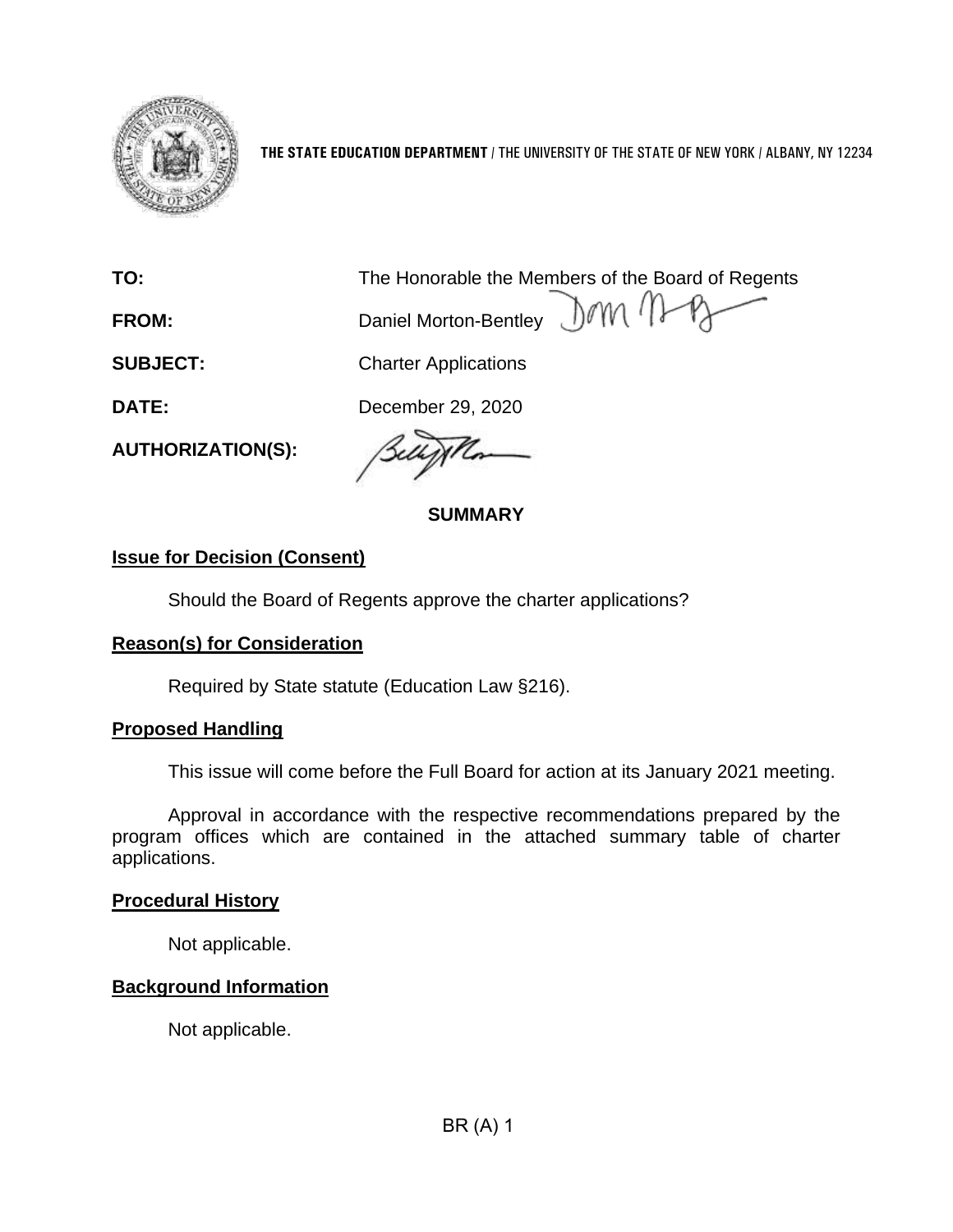# **Related Regents Items**

Not applicable.

#### **Recommendation**

It is recommended that the Board of Regents take the following action:

VOTED: Approve each application in accordance with the recommendations contained in the summary table.

### **Timetable for Implementation**

Not applicable.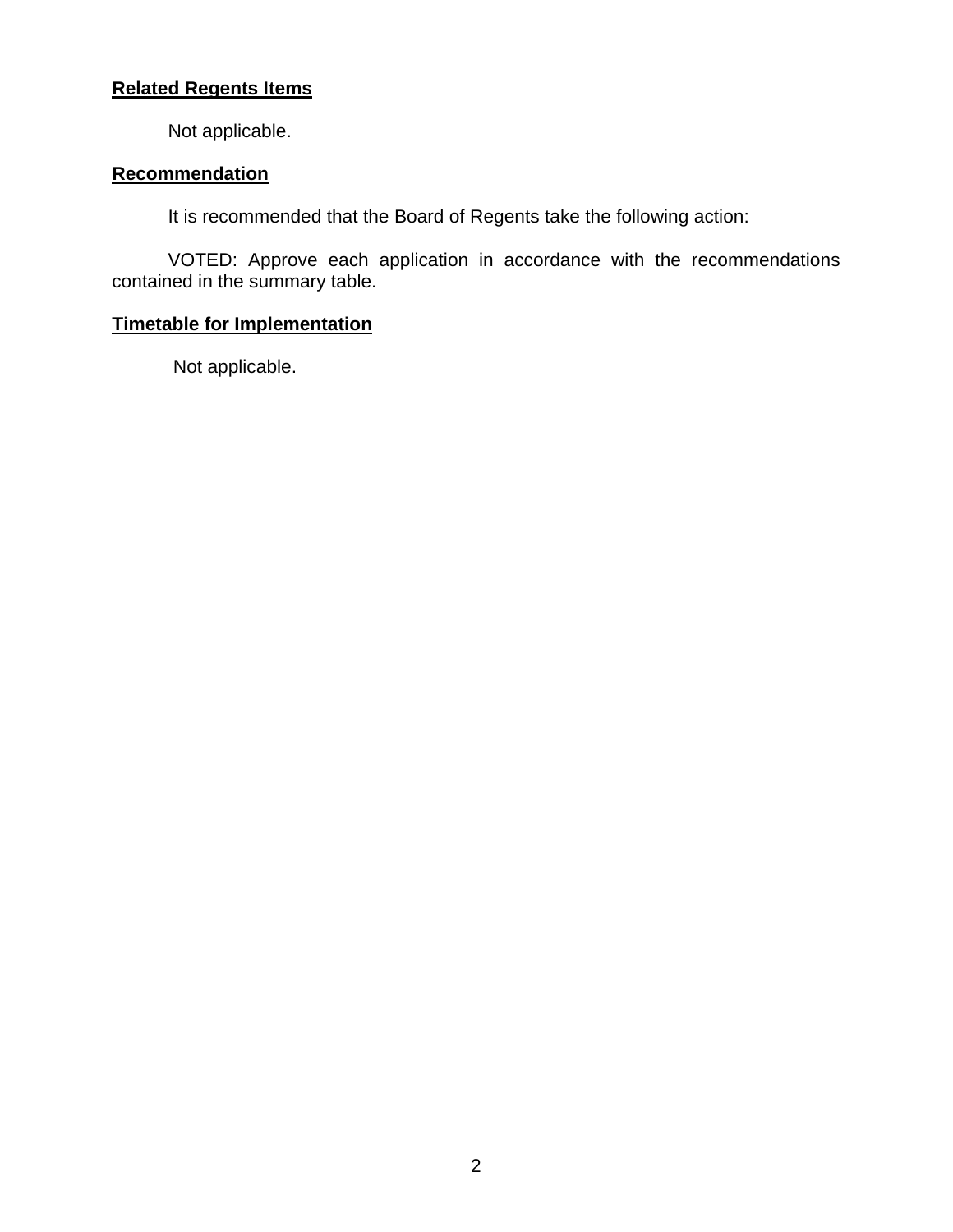# **Summary Table**

| <b>Name of Institution</b>                                         | Program<br>Area | County<br>(City/Town)<br>of Location | <b>Description of Charter Action(s)</b>                                                                                                                                                                                                                                                                                                                                                                                                                                                                                                                                                                                                                                                                                              |
|--------------------------------------------------------------------|-----------------|--------------------------------------|--------------------------------------------------------------------------------------------------------------------------------------------------------------------------------------------------------------------------------------------------------------------------------------------------------------------------------------------------------------------------------------------------------------------------------------------------------------------------------------------------------------------------------------------------------------------------------------------------------------------------------------------------------------------------------------------------------------------------------------|
| The Harpersfield<br><b>Historical Society</b>                      | <b>CE</b>       | Delaware<br>(Harpersfield)           | Grant an absolute charter.                                                                                                                                                                                                                                                                                                                                                                                                                                                                                                                                                                                                                                                                                                           |
| Holocaust Museum &<br><b>Center for Tolerance</b><br>and Education | <b>CE</b>       | Rockland<br>(Suffern)                | Grant an absolute charter.                                                                                                                                                                                                                                                                                                                                                                                                                                                                                                                                                                                                                                                                                                           |
| <b>Johnstown Public</b><br>Library                                 | <b>CE</b>       | Fulton<br>(Johnstown)                | Dissolve the absolute charter and<br>approval to distribute remaining<br>assets to the Johnstown Public<br>Library, a school district public library.                                                                                                                                                                                                                                                                                                                                                                                                                                                                                                                                                                                |
| Jordanville Public<br>Library                                      | <b>CE</b>       | Herkimer<br>(Jordanville)            | Amend charter to:<br>specify the trustee range to be<br>$\bullet$<br>not less than five nor more than<br>fifteen;<br>change the trustee term length<br>$\bullet$<br>from five years to three years;<br>designate the library's service<br>$\bullet$<br>area as the Van Hornesville-<br>Owen D Young Central School<br>District;<br>clarify that the trustees be<br>$\bullet$<br>elected by qualified voters of<br>the Van Hornesville-Owen D.<br><b>Young Central School District;</b><br>vacancies due to cause other<br>than expiration of term shall be<br>filled by the board of trustees<br>until the next election;<br>designate Commissioner as<br>$\bullet$<br>agent for service; and<br>update IRS dissolution<br>language. |
| <b>Schoharie Free Library</b><br>Association                       | <b>CE</b>       | Schoharie<br>(Schoharie)             | Amend charter to designate the<br>library's service area to be the<br>Schoharie Central School District and<br>update the IRS dissolution language.                                                                                                                                                                                                                                                                                                                                                                                                                                                                                                                                                                                  |
| Town of Independence<br><b>Historical Society</b>                  | <b>CE</b>       | Allegany<br>(Whitesville)            | Extend provisional charter for five<br>years.                                                                                                                                                                                                                                                                                                                                                                                                                                                                                                                                                                                                                                                                                        |
| Mesivta Ahavas<br>Hatorah                                          | P <sub>12</sub> | Rockland<br>(Spring Valley)          | Extend provisional charter for three<br>years.                                                                                                                                                                                                                                                                                                                                                                                                                                                                                                                                                                                                                                                                                       |